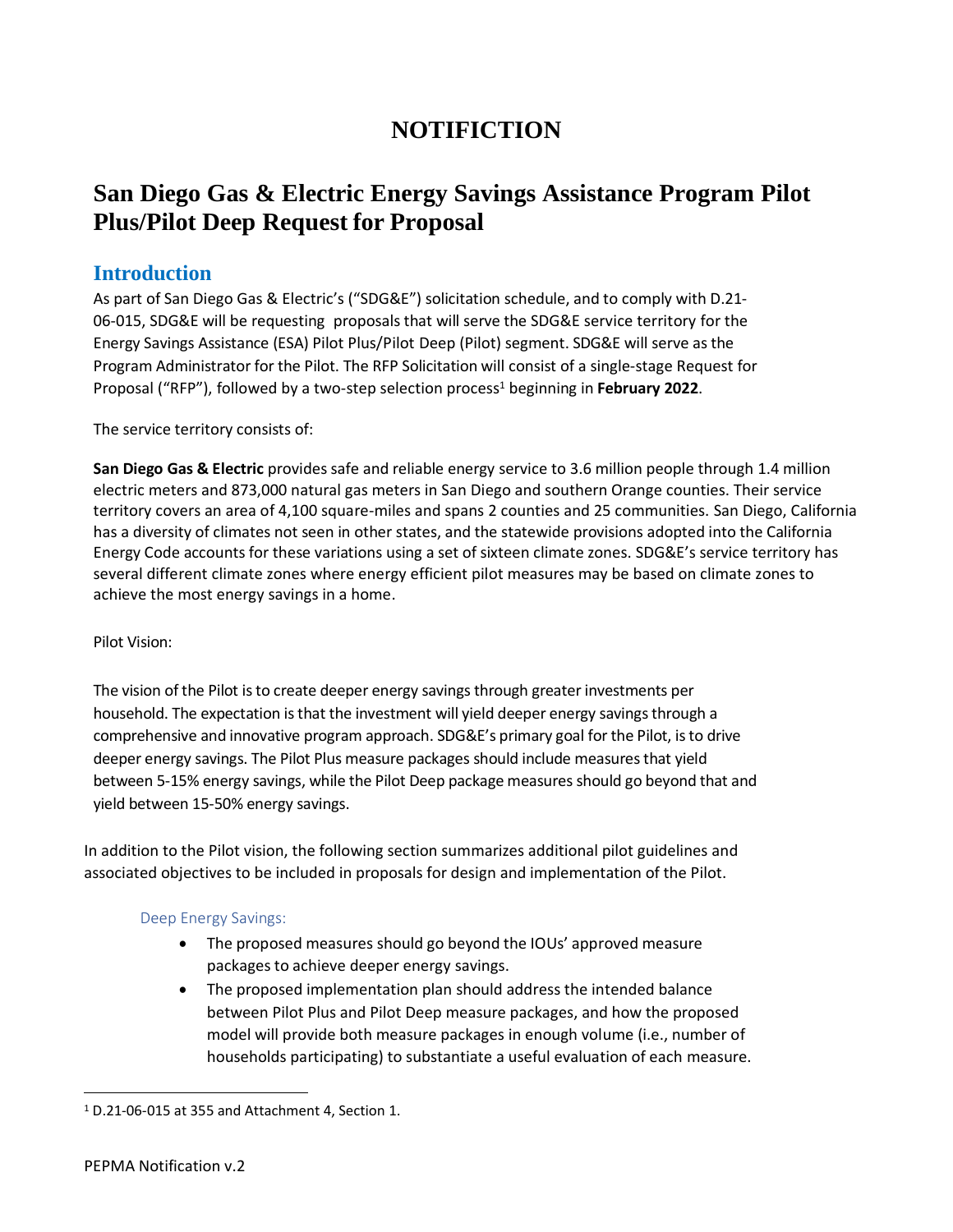• The proposed implementation plan should include efforts to track implementation activities in such a way as to enable data collection and analysis of the measure delivery strategy, the level of investment required to perform much deeper retrofits in both Pilot treatment packages, and the actions taken to achieve savings, all of which is intended to support Pilot evaluation.

#### *Equity*

• The proposed design and implementation model should address opportunities to increase participation in the Pilot by renters, and whether landlord co-investment is reasonable, given the rent restrictions and co-pays for the multifamily whole building programs.

#### *Quality:*

- The proposed model should ensure positive-savings for each household treated, and how the potential for negative-savings will be avoided.
- The proposed implementation plan should include efforts to track implementation activities in such a way as to enable data collection and analysis of long-term benefits of the treatments to the household.

#### *Customer-centric:*

- The successful bid will present innovative and cost-effective approaches to deliver a seamless, low-income, deep energy saving program for the recipient with as many services provided in as few visits as possible and improve on current ESA Program delivery.
- The proposed program design should address how all feasible, direct-install measures will be installed in as few visits as possible and discourage multiple treatments by different installers scoped to install different measure packages (i.e., the main ESA program measures, and the Pilot Plus or Pilot Deep measure packages).
- The successful bid will describe how the program will be delivered to participating households in a manner that minimizes disruption and adds to an expedient treatment timeline.
- The proposed program design should address how the Pilot's measure packages will be tailored to customer needs, based on customer data collected by SDG&E's (see Customer Targeting section).
- The proposed implementation plan should address how specificationsand warranties will be administered, including ESA warranty requirements as documented in the ESA Program California Installation Standards Manual (as provided in Appendix F).<sup>2</sup>

#### *Optimization*

- The successful bid will present innovative and cost-effective approaches to achieve program objectives while minimizing program administration, duplicative costs, and burdens to ratepayers.
- SDG&E will evaluate proposals based in part on the total funding requested

<sup>2</sup> Energy Savings Assistance Program, California Installation Standards Manual (April 2021) at Appendix F, (warranty requirements are explicitly required for ESA measures).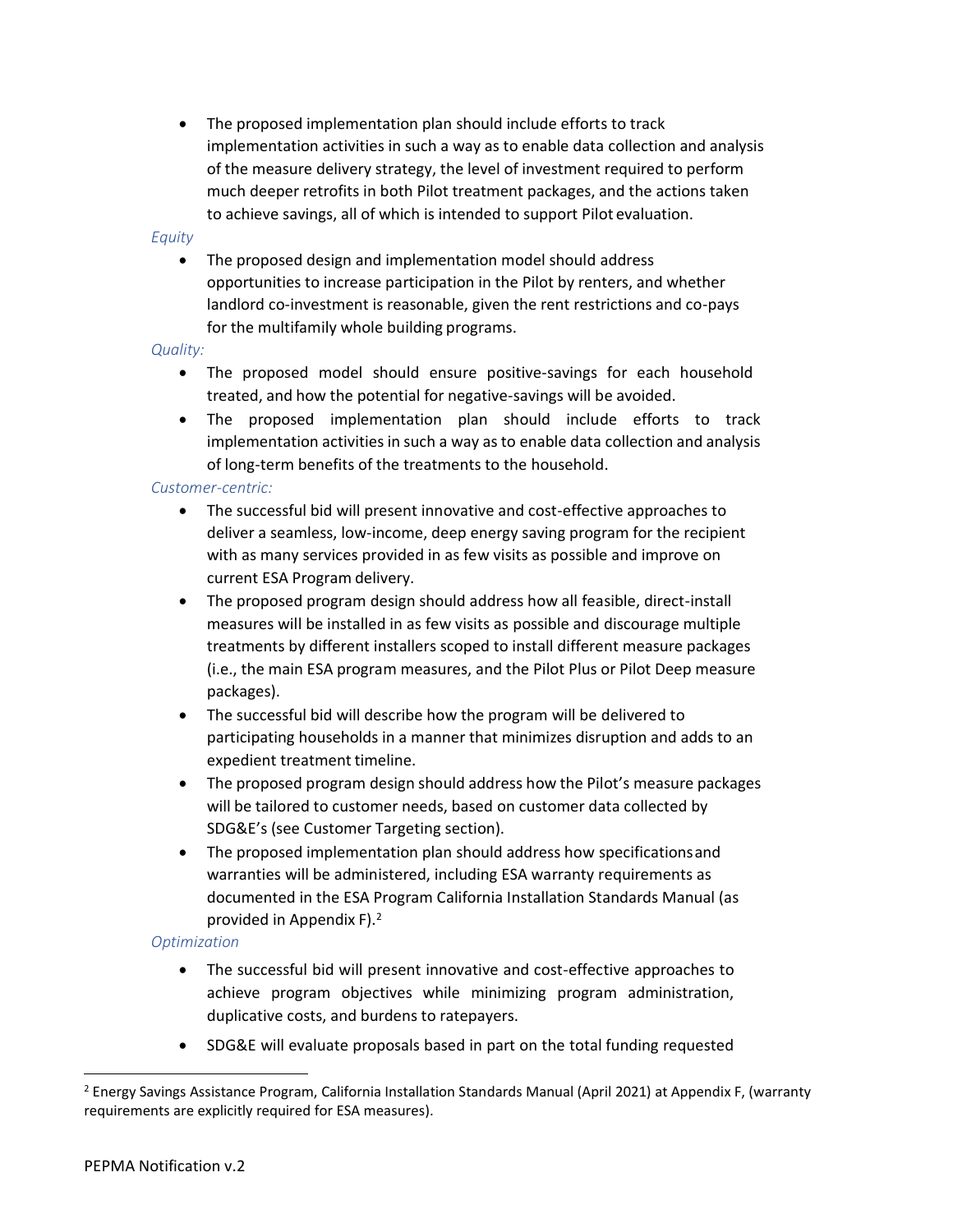to go towards program measures that save energy and/or reduce ratepayer collection, as a proportion of overall proposed costs.

Pilot Market Segment:

The Pilot market segment at a minimum will be comprised of low-income qualified customers. Eligible ESA program customers are defined as customers with annual household incomes at or below 250% of Federal Poverty Levels.<sup>3</sup> However, additional customer targeting strategies should take into consideration specific customers who may be in multiple "needs state" as outlined in the table below and identified in Attachment 3, Section 3 of the Decision.

| <b>Demographic</b>               | <b>Financial</b>          | <b>Location</b>         | <b>Health Condition</b> |
|----------------------------------|---------------------------|-------------------------|-------------------------|
| <b>Housing Type</b>              | <b>CARE</b>               | <b>DAC</b>              | <b>Medical Baseline</b> |
| Rent vs. Own                     | Disconnected              | Rural                   | Respiratory             |
| Previous vs. New<br>Participants | Arrearages                | <b>Tribal</b>           | <b>Disabled</b>         |
| Seniors                          | <b>High Usage</b>         | <b>PSPS Zone</b>        |                         |
| Veterans                         | <b>High Energy Burden</b> | Wildfire Zone           |                         |
| Hard-to-reach                    | <b>SEVI</b>               | Climate Zone            |                         |
| Vulnerable                       | Affordability Ratio       | <b>CARB Communities</b> |                         |

The ESA Pilot Plus/Pilot Deep solicitation seeks at the minimum the following from its third-party providers:

- Incorporate all Pilot guidelines within their proposed implementation plans;
- Describe Pilot methodologies and strategies to reach energy savings goals, including proposed measure packages;
- Determine the level of investment required for each home to reach the energy savings goals and;
- Incorporate best practices from previous pilots as applicable.

The single-stage RFP will include instructions with a sample version of the contract documents to be negotiated and executed by successful participants in the solicitation process. SDG&E's typical contract contains Standard Contract Terms and Conditions<sup>4</sup> and General Terms and Conditions, both of which consist of regulatory and commercial terms that are required for the ESA Pilot Plus/Pilot Deep program. Other information may be included depending on the program requirements.

<sup>3</sup> See Senate Bill 756, Stats. 2021-2022, Ch. 248 (Cal. 2021), "On and after July 1, 2022, the bill would define 'low- income customers' for those purposes as persons and families whose household income is at or below 250% of the federal poverty level."

<sup>4</sup> D.21-06-015 at 498, OP110